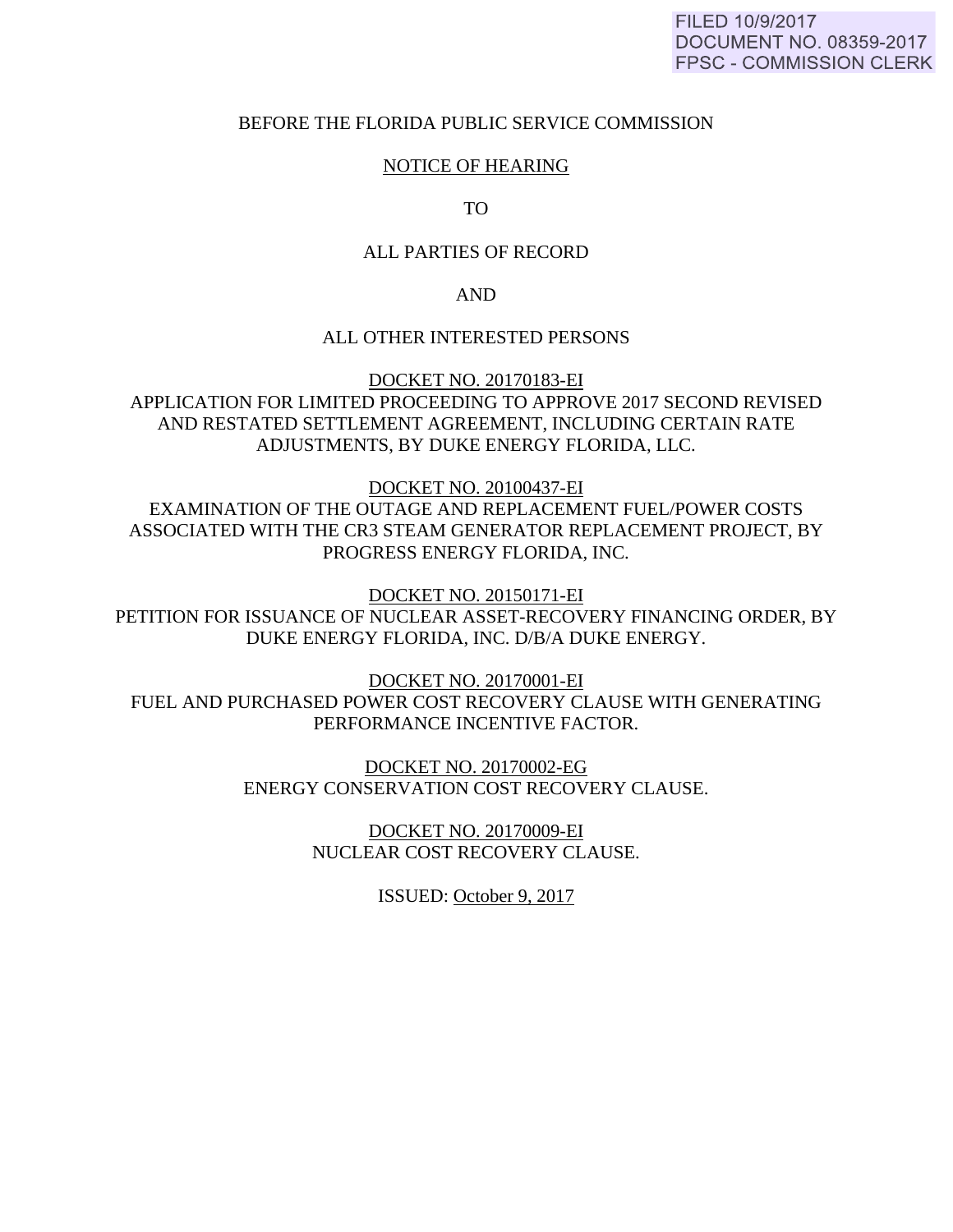# NOTICE OF HEARING DOCKET NOS. 20170183-EI, 20100437-EI, 20150171-EI, 20170001-EI, 20170002-EG, 20170009-EI PAGE 2

NOTICE IS HEREBY GIVEN that a hearing will be held before the Florida Public Service Commission regarding Duke Energy Florida, LLC's (DEF) Petition for Limited Proceeding to Approve 2017 Second Revised and Restated Settlement Agreement (Second RRSA), Including Certain Rate Adjustments at the following time and place:

> Wednesday, October 25, 2017 at 9:30 a.m. Hearing Room 148, Betty Easley Conference Center 4075 Esplanade Way Tallahassee, Florida

The hearing may be adjourned early if all testimony is concluded.

 Customers will be given the opportunity to present testimony at the beginning of the hearing at 9:30 a.m., on October 25, 2017.

 All customers wishing to testify are urged to be present at the start of the hearing, because the public testimony portion of the hearing may be adjourned early if no customers are present. By providing customer testimony, a person does not become a party to the proceeding. To become an official party of record, you must file a Petition for Intervention at least five days before the final hearing, pursuant to the requirements contained in Rule 25-22.039, Florida Administrative Code.

### PURPOSE AND PROCEDURE

 The purpose of this hearing is to consider the petition of Duke Energy Florida, LLC for Limited Proceeding to Approve 2017 Second Revised and Restated Settlement Agreement and any motions or other matters that may be pending at the time of the hearing. The Commission may rule on any such motions from the bench or may take the matters under advisement.

 At the hearing, all parties shall be given the opportunity to present testimony and other evidence on the Second RRSSA. All witnesses shall be subject to cross-examination at the conclusion of their testimony.

 In accordance with the Americans with Disabilities Act, persons needing a special accommodation to participate at this proceeding should contact the Office of Commission Clerk no later than five days prior to the hearing at 2540 Shumard Oak Boulevard, Tallahassee, Florida 32399-0850 or 850-413-6770 (Florida Relay Service, 1-800-955-8770 Voice or 1-800-955-8771 TDD). Assistive Listening Devices are available upon request from the Office of Commission Clerk, Gerald L. Gunter Building, Room 152.